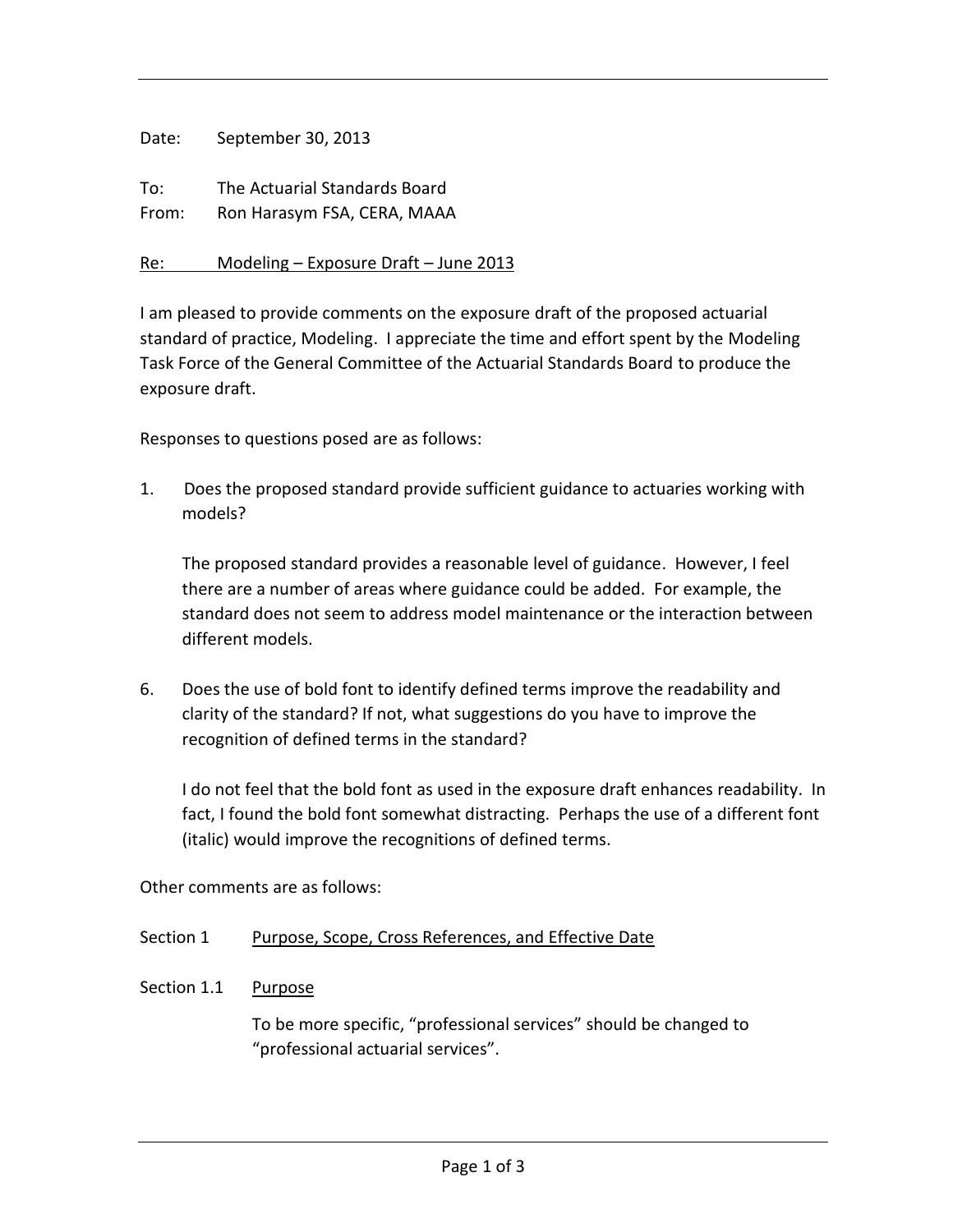## Section 1.2 Scope

To be more specific, "professional services" should be changed to "professional actuarial services". Similarly, "models" should be changed to "actuarial models". In addition, the following should be added to the end of the third paragraph: "for the appropriate disclosure".

## Section 1.3 Cross References

In the last sentence, replace "the actuary should consider" with "the actuary should apply" and replace "to the extent it is applicable" with "to the extent it remains applicable".

## Section 2 Definitions

- Section 2.1 Assumption Replace "based on professional judgment" with "based on data and/or professional judgment.
- Section 2.3 Granularity Replace "a model contains" with "inputs contain". Also replace "or assumptions that vary by cell or time intervals" with "or assumptions that vary by demographic or product groupings or time-step intervals".
- Section 2.8 Margin Margins are added to assumptions. Accordingly, replace "such as that caused by a lack of full credibility of the data" with "such as that caused by a lack of full credibility of the data on which the assumptions were based, or as a provision for adverse deviation (if the data is fully credible)".
- Section 2.9 Model The terms "specification," "implementation," and "realization" are not in common use in the industry. The construct of inputs, processing and outputs is cleaner and better conforms to industry nomenclature.
- Section 2.11 Model Risk The definition appears to refer only to sources of risk that result from errors, as indicated by the use of the terms "flawed," "inappropriate," and "misapplication." However, even in the case where a model is constructed with appropriate assumptions and methods, there is residual model risk that arises because, by definition, a model is a representation that is necessarily imperfect.